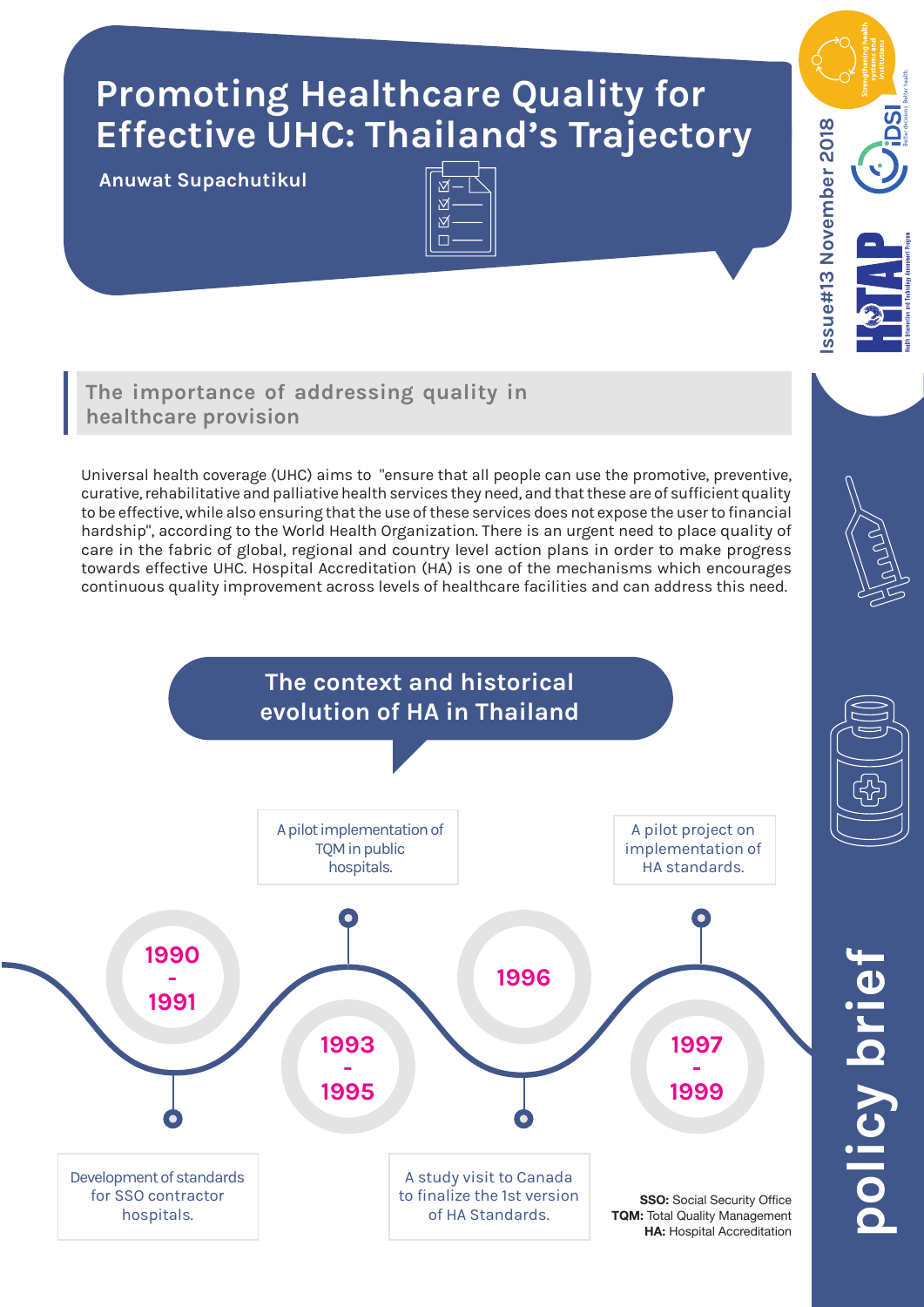The Ministry of Public Health (MOPH) undertook several initiatives to improve quality of care in relation to infrastructure and manpower development. These included rolling out a nursing quality assurance program and assessments to recognize hospital quality by offering "stars". Most of these initiatives were either fragmented, unsustainable, and/or had a limited impact on quality of care. The implementation of the first capitation payment system in Thailand for the Social Security Scheme (SSS) in 1990 provided the impetus for the Social Security Office (SSO) to address the issue of poor or under-provision of quality care. During 1990-1991, hospital standards from many countries were reviewed to develop the standards for SSO contractor hospitals, which served SSS beneficiaries. The Australian Standards were referred to for adaptation, however, due to limited experience in assessing the process component of the standards, most of the process-related standards were omitted, with only the structure and personnel components remaining in the tool. This set of standards has been used for several years by the SSO with minimal modification since 1994. Inspired by Donald Berwick's report on the National Demonstration Project on Quality Improvement in Health Care in the USA (1990), the Health Systems Research Institute (HSRI) initiated a pilot project to implement Total Quality Management (TQM) in eight public hospitals during 1993-1995. The project served as a testing ground for applying various quality improvement tools and the TQM principles laid the foundation for the HA program development in Thailand. Additionally, in 1994, HSRI sought to establish a national mechanism for quality assurance and sponsored multiple forums with experts, reviews of literature and interviews with various stakeholders. In

1995, a Canadian consultant explained the process of carrying out an accreditation survey and emphasized its role as an educational process for all relevant stakeholders, rather than an inspection with a pass or fail assessment. This event was followed by a study visit comprising senior MOPH administrators and representatives from public and private hospitals to Canada in 1996.

The first HA standards for Thailand were finalized in 1996 by HSRI. The team spent two years reviewing standards from various countries that had successfully implemented quality standards. The Delphi technique was applied to elicit appropriate standard indicators for the Thai hospital setting. A study visit to Canada reinforced the importance of continuous quality improvement, which is one of the key elements of the Thai standards. A three-year pilot project for implementing HA standards was tested in 35 hospitals with the aim of developing capacity among hospital staff and experts to implement and institutionalize the quality standards. This voluntary pilot phase was an ideal opportunity to experiment with new concepts, such as multidisciplinary patient care teams, risk management, clinical quality improvement, were implemented without fear of failure. Further, during this pilot phase, various training programs and experience sharing forums were convened. A program for training of hospital consultants and surveyors under supervision were also arranged. At the end of the second year of the pilot project, the first National Forum on Hospital Accreditation was organized to share experiences and results. This conference continues to be held annually, indicating the usefulness of this activity.

The pilot implementation period showed that while In 2001, Thailand launched the Universal Coverage the process of developing quality improvement tools encouraged teamwork and learning, the application of the standards was slow and fragmented. The HA project therefore turned its attention to setting standards with clear direction and expectations focused on systems improvement. Lastly, the project started to integrate the experience of patients which resulted in tangible improvement in activities directly affecting patients.

Given the enthusiasm shown by hospitals participating in the pilot project, the HSRI Board decided to institutionalize the HA program and an independent unit, governed by its own Board under the stewardship of HSRI, was set up. The Healthcare Accreditation Institute (HA Institute) was thus established and was responsible for both, support for improvement and accreditation of hospitals. A firewall mechanism was put in place to remove conflict of interest in the functions of quality improvement and accreditation decisions. The HA Institute generated revenue from training programs and surveying hospitals, and operated without government budget support for a decade. In 2009, HA Institute became a public organization through a Royal Decree under the Public Organization Act 2542 BE (1999) with an annual budget allocation of 50-70 million Baht (approximately US\$ 1.52-2.13 million). In 2016, the Thai HA program convened by the HA Institute was accredited by the International Society for Quality in Health Care (ISQua) for its standards, organization, and surveyor training program, so increasing confidence in the accredited organizations.



Scheme (UCS) and the Minister of Public Health demanded that all public and private hospitals providing care to UCS beneficiaries have quality standards accredited by the HA Institute. The HA Institute proposed a stepwise quality recognition to gain acceptance and expand coverage according to readiness of each hospital, with the aim of achieving full accreditation at the end. There are three steps for achieving progressive quality improvement: the first step focuses on risk prevention and identification of opportunities for improvement from various quality review activities; the second step focuses on quality assurance and quality improvement of each unit in the hospital, system, and patient care team; and the third step entails full accreditation which requires complete implementation of the quality standards. Between 2004 and 2005, nearly all public hospitals passed the first step.

The HA Institute has responded to the need to accredit the quality of a range of interventions. Since 2003, it has collaborated with the Department of Health of the MOPH to support health promotion initiatives in hospitals through its Health Promoting Hospital (HPH) accreditation program. In 2006, the HA Institute issued the new version of standards, combining contents from HA standards, HPH standards, and National Quality Award Criteria for Performance Excellence. The HA Institute spent two years testing the implementation of the new structure of the standards (combining three) as well as listening and responding to the hospital feedback. The HA Institute also identified core values and concepts for using together with the new standards.